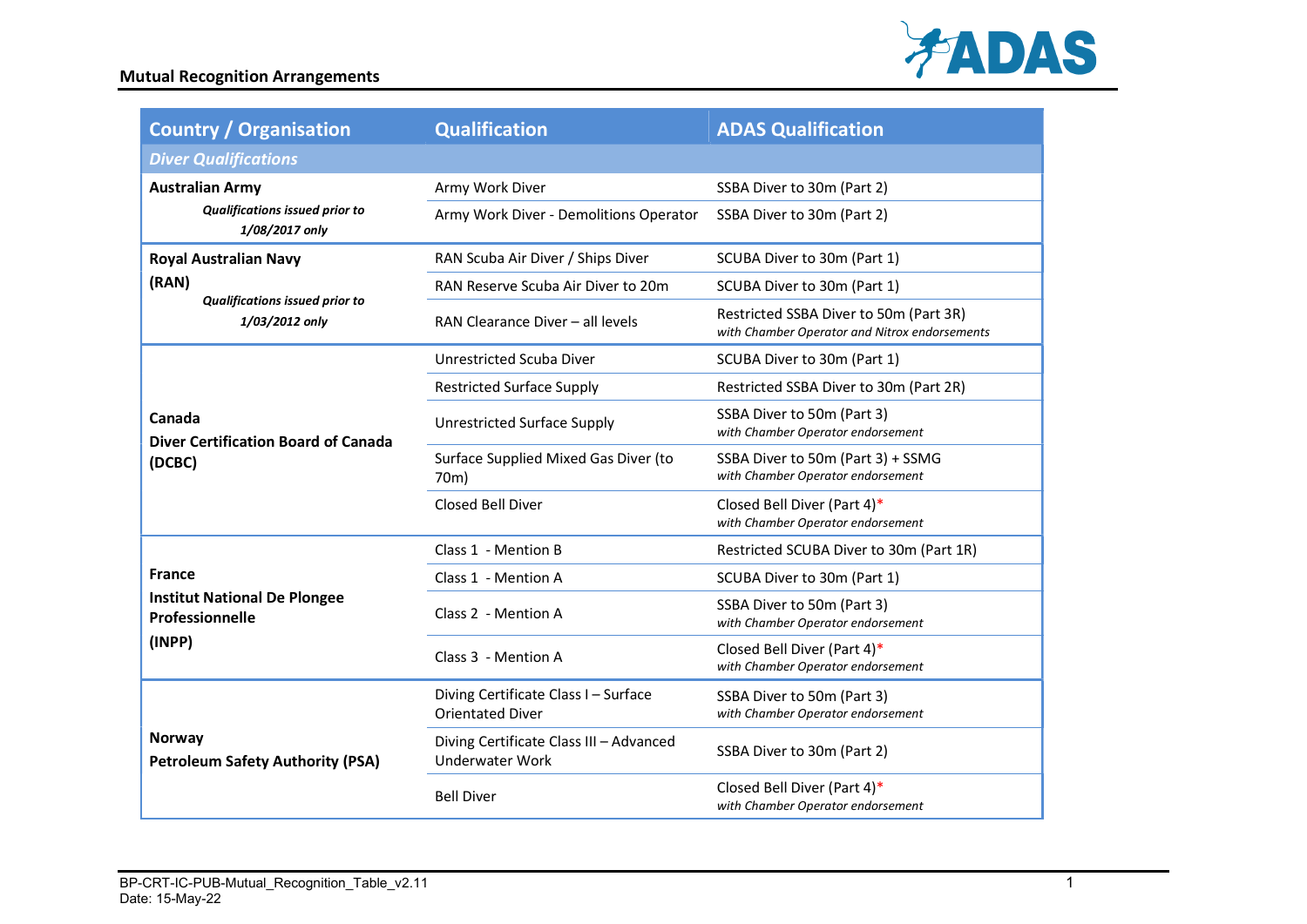## Mutual Recognition Arrangements



| <b>Netherlands</b><br><b>Netherlands Diving</b><br><b>Centre</b><br>(NDC)                               |                          | Duikarbeid Categorie A                   | SCUBA to 30m (Part 1)                                                  |
|---------------------------------------------------------------------------------------------------------|--------------------------|------------------------------------------|------------------------------------------------------------------------|
|                                                                                                         | Pre                      | Duikarbeid Categorie B                   | SSBA Diver to 50m (Part 3)<br>with Chamber Operator endorsement        |
|                                                                                                         | <b>July 2012</b>         | Duikarbeid Categorie C                   | Closed Bell Diver (Part 4)*<br>with Chamber Operator endorsement       |
|                                                                                                         | Post<br><b>July 2012</b> | Category A3                              | SCUBA to 30m (Part 1)                                                  |
|                                                                                                         |                          | Category B2                              | SSBA to 30m (Part 2)                                                   |
|                                                                                                         |                          | Category B3 - no wet bell                | Restricted SSBA to 50m (Part 3R)<br>with Chamber Operator endorsement  |
|                                                                                                         |                          | Category B4                              | SSBA to 50m (Part 3)<br>with Chamber Operator endorsement              |
|                                                                                                         |                          | Category C                               | Closed Bell (Part 4)*                                                  |
| <b>South Africa</b><br>Dept of Labour (DOL)<br><b>Qualifications issued prior to</b><br>30/06/2010 only |                          | Class I                                  | Closed Bell Diver (Part 4)*<br>with Chamber Operator endorsement       |
|                                                                                                         |                          | Class II                                 | SSBA Diver to 50m (Part 3)<br>with Chamber Operator endorsement        |
|                                                                                                         |                          | Class II Surface Mixed Gas Diver 75m     | SSBA Diver to 50m (Part 3) + SSMG<br>with Chamber Operator endorsement |
|                                                                                                         |                          | Class III                                | SSBA Diver to 30m (Part 2)                                             |
|                                                                                                         |                          | Class IV                                 | Occupational Scuba Diver to 30m (Part 1)                               |
| Pre 1989<br><b>UK</b><br><b>Health and Safety</b><br><b>Executive</b><br>(HSE)<br>Post 1989             |                          | Part 1                                   | SSBA Diver to 50m (Part 3)<br>with Chamber Operator endorsement        |
|                                                                                                         |                          | Part 2                                   | Closed Bell Diver (Part 4)*<br>with Chamber Operator endorsement       |
|                                                                                                         | Part 3                   | SSBA Diver to 30m (Part 2)               |                                                                        |
|                                                                                                         | Part 4                   | Occupational Scuba Diver to 30m (Part 1) |                                                                        |
|                                                                                                         |                          | Scuba                                    | Occupational Scuba Diver to 30m (Part 1)                               |
|                                                                                                         |                          | Surface Supply                           | SSBA Diver to 30m (Part 2)                                             |
|                                                                                                         |                          | Surface Supply (Top up)                  | SSBA Diver to 50m (Part 3)<br>with Chamber Operator endorsement        |
|                                                                                                         |                          | Closed Bell                              | Closed Bell Diver (Part 4)*<br>with Chamber Operator endorsement       |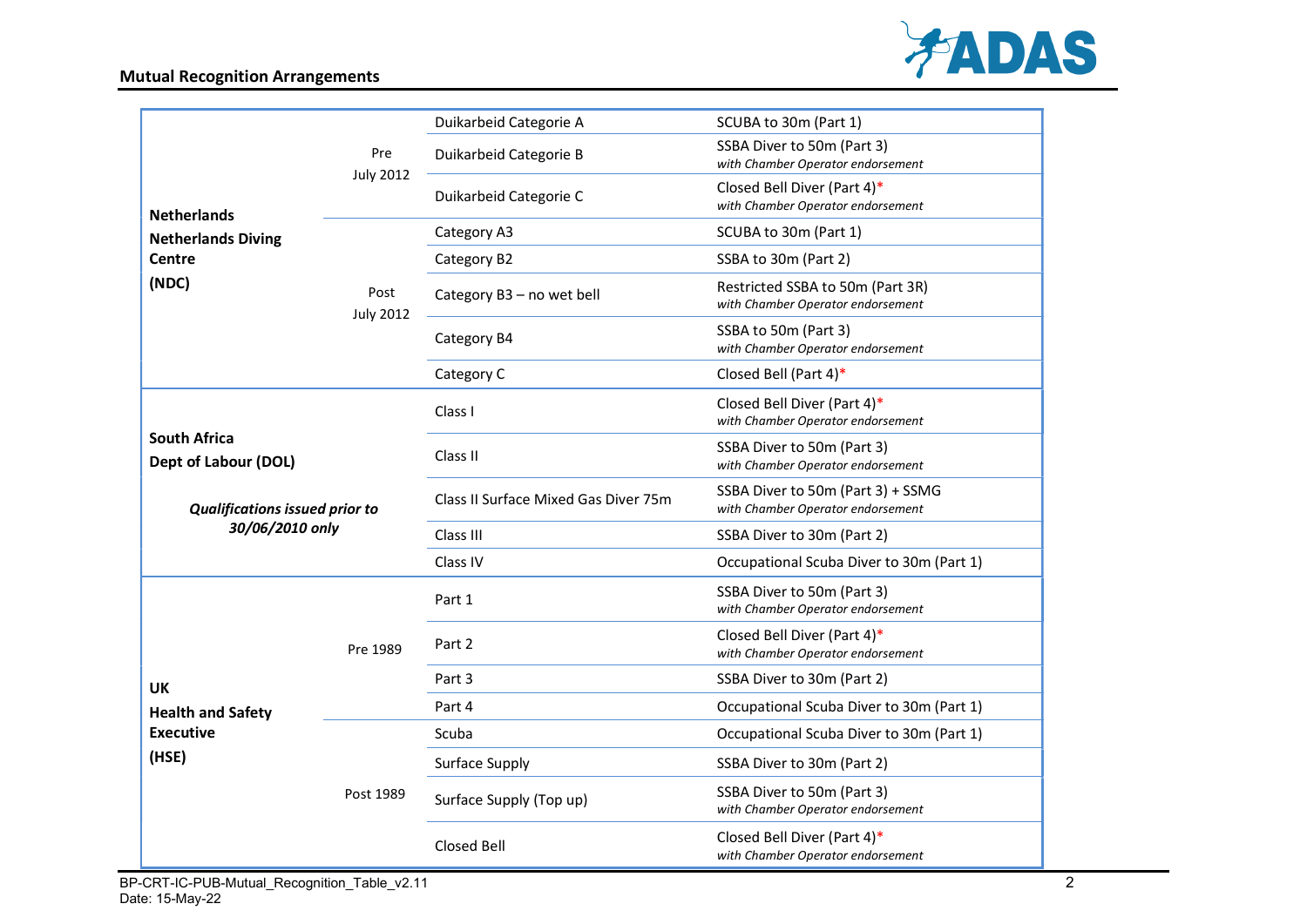

## Onshore Supervisor Qualifications

NB: While ADAS may accept onshore supervisor applications from Canada, Netherlands and South Africa, training varies in each country, so applications are judged on an individual basis.

| <b>Royal Australian Navy</b><br>(RAN)<br><b>Qualifications issued prior to</b><br>1/03/2012 only | RAN SCUBA Air Supervisor             | Scuba to 30m<br>(Part 1 Supervisor)                   |  |  |
|--------------------------------------------------------------------------------------------------|--------------------------------------|-------------------------------------------------------|--|--|
|                                                                                                  | <b>Advanced Clearance Divers</b>     | Scuba to 30m & SSBA to 50m<br>(Part 1 & 3 Supervisor) |  |  |
|                                                                                                  | Intermediate Clearance Divers        | Scuba to 30m & SSBA to 30m<br>(Part 1 & 2 Supervisor) |  |  |
|                                                                                                  | <b>RAN Clearance Diving Officers</b> | Scuba to 30m & SSBA to 50m<br>(Part 1 & 3 Supervisor) |  |  |
|                                                                                                  | RAN Reserve Diver SSBA Supervisor    | SSBA to 30m (Part 2 Supervisor)                       |  |  |
| <b>Australian Army</b>                                                                           | Army Working Diving Supervisor       | SSBA to 30m (Part 2 Supervisor)                       |  |  |
| <b>Offshore Supervisor Qualifications</b>                                                        |                                      |                                                       |  |  |
| <b>International Marine Contractors</b><br><b>Association (IMCA)</b>                             | Air Diving Supervisor                | Offshore Air Supervisor                               |  |  |
|                                                                                                  | <b>Bell Diving Supervisor</b>        | Offshore Air & Bell Supervisor                        |  |  |
| Canada<br><b>Diver Certification Board of Canada</b><br>(DCBC)                                   | Air Diving Supervisor                | Offshore Air Supervisor                               |  |  |
|                                                                                                  | <b>Bell Diving Supervisor</b>        | Offshore Air & Bell Supervisor                        |  |  |
| <b>Diver Medical Technician Qualifications</b>                                                   |                                      |                                                       |  |  |
| <b>International Marine Contractors</b><br><b>Association (IMCA)</b>                             | Diver Medic                          | Diver Medical Technician (DMT)                        |  |  |
| <b>Diver Certification Board of Canada</b><br>(DCBC)                                             | Diving Medical Technician            | Diver Medical Technician (DMT)                        |  |  |
| <b>Life Support Technician Qualifications</b>                                                    |                                      |                                                       |  |  |
| <b>International Marine Contractors</b><br><b>Association (IMCA)</b>                             | Assistant Life Support Technician    | Assistant Life Support Technician (ALST)              |  |  |
|                                                                                                  | Life Support Technician              | Life Support Technician (LST)                         |  |  |
|                                                                                                  | Life Support Technician Supervisor   | Life Support Technician Supervisor (LSS)              |  |  |